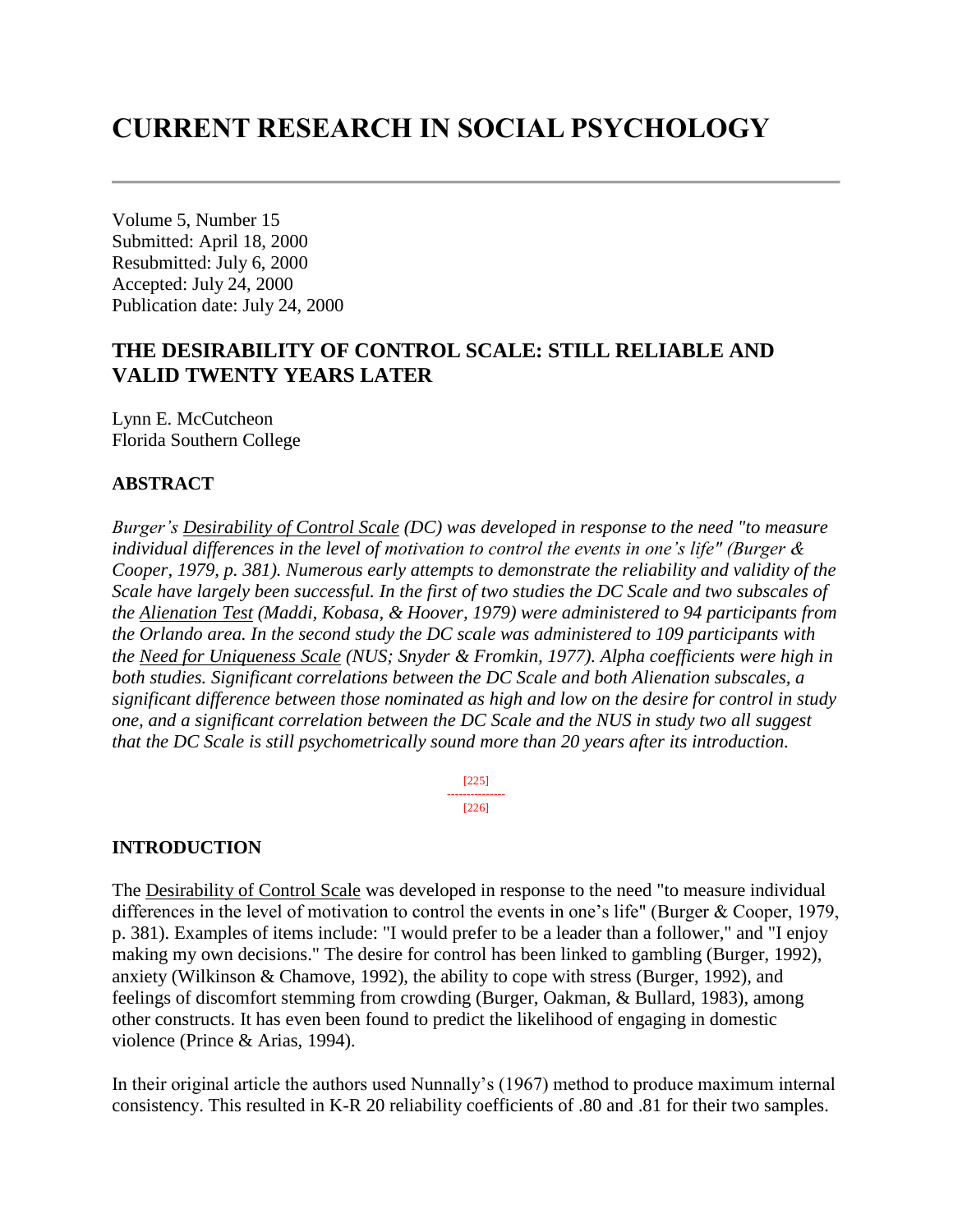Correlations of each item with the total DC Scale score ranged from .31 to .66 for sample one and .26 to .71 for sample two. The Scale was also shown to have good test-retest reliability, as well as adequate construct validity. Since then others have confirmed these initial psychometric successes (Braukman, 1981; Burger, 1980; Myers, Henderson-King, & Henderson-King, 1997; Reed, 1989; Ryland & Levy, 1988; Smith, Wallston, Wallston, Forsberg, & King, 1984).

The two studies described here were an attempt to both re-examine and shed new light on the psychometric properties of the DC Scale. In light of the previous successes one might ask why these studies were undertaken. There are at least three reasons. First, there is a substantial and continuing interest in the Scale and its many correlates. There is little need to scrutinize scales that have generated minimal research interest, but judging from the reference list in Burger's book, Desire for control (1992), the DC Scale has been used to generate a substantial amount of research in the first dozen years of its existence.

Secondly, it has been more that 20 years since the DC Scale was first used. One of the lessons learned from psychometric history is that the meaning of some words and phrases changes with the passage of time. Items which "made sense" several years ago may be misunderstood today if they contain words or phrases that have taken on new meaning or are no longer widely used. An item analysis could be useful in identifying items that no longer add to the internal consistency of a scale as they did 20 years ago.



A third reason for undertaking these studies is the opportunity to add to what we know about the psychometric properties of the Scale. The validation of any psychological measure has been described as a process that "continues indefinitely" (Gregory, 1996, p.107). It is a good idea to continue to learn as much as we can about the strengths and weaknesses of any scale, whether that scale is new or old.

The first study used two techniques to examine the construct validity of the DC Scale. To my knowledge neither technique has previously been used in connection with this Scale.

Participants were nominated by recruiters as likely to be either high or low in the need for control before being administered the DC Scale. If "highs" scored significantly higher than "lows" this would be an indication of the Scale's construct validity.

Persons who score low on the DC Scale have been characterized as nonassertive and unlikely to attempt to influence others (Burger & Cooper, 1979). Individuals who feel powerless are unlikely to try to influence others; and a vegetative person is nonassertive. Thus participants who score high on the Alienation Test's Powerlessness and Vegetativeness Subscales (Maddi, Kobasa, & Hoover, 1979) would be expected to score low on the DC Scale because high scores on these two Subscales typify those who feel powerless and passive.

## **STUDY 1 METHOD**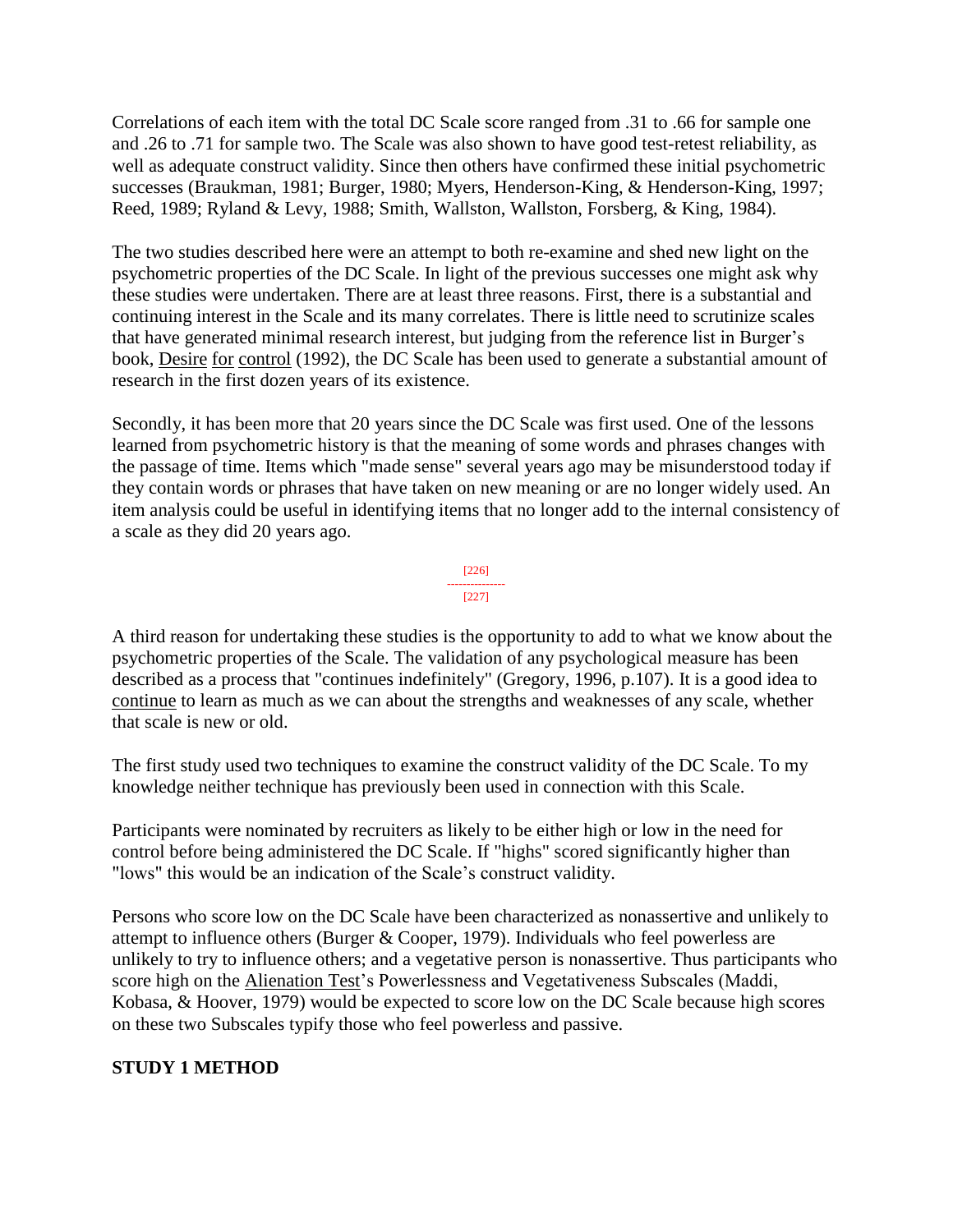#### **Participants**

The participants were 50 females (mean age  $=$  34.2 years, SD  $=$  13.4) and 44 males (mean age  $=$ 35.9 years,  $SD = 13.9$ ) recruited from the Orlando area by a class of graduate students in education. One individual declined the request to participate. Although the recruiters were asked to use cultural and socio-economic diversity as criteria for selecting participants, the sample is most accurately regarded as one of convenience. Minorities and well-educated persons were slightly over represented. Each participant filled out the DC Scale and the Powerlessness and Vegetativeness Subscales from the Alienation Test.

> [227] --------------- [228]

#### **Procedure**

The recruiters were teachers who were enrolled in a tests and measurements course taught by the author. Recruiters were given some general instructions on how to administer psychological tests. They were also told that one of the attitude scales they were administering was the Desirability of Control Scale. They were read the following description of persons high and low in the desire for control provided by Burger and Cooper (1979, p. 383):

Persons high in the desire for control can be described as assertive, decisive, and active. They generally seek to influence others when such influence is advantageous. They prefer to avoid unpleasant situations or failures by manipulating events to ensure desired outcomes. These persons usually seek leadership roles in group situations. The person low in the desire for control is generally nonassertive, passive, and indecisive. These persons are less likely to attempt to influence others and may prefer that many of their daily decisions be made by others.

Recruiters were then asked to recruit four participants, including one or more who they believed were either high or low in the need for control based on the above description. In so doing, three conditions were emphasized: one was that no participants were to be told that they had been nominated as high or low; two, that all nominations were to be made before any nominee filled out any scales; and three, that it was not necessary to nominate any participant as either high or low unless the recruiter felt certain that the participant fit the description that was read.

Compliance with these three conditions was probably very high. Of the 94 participants less than half were nominated (30 high and 15 low). Recruiters were not told in advance what constituted a high or low score, and there was some overlap between the two sets of scores. Furthermore, recruiters had no motive for telling participants that they had been nominated for either category.

> [228] --------------- [229]

Recruiters were given detailed feedback about the purpose and results of the study only after the scales had all been scored, handed in, checked and analyzed by the author. Recruiters were encouraged to report the results to their participants.

#### **STUDY 1 RESULTS**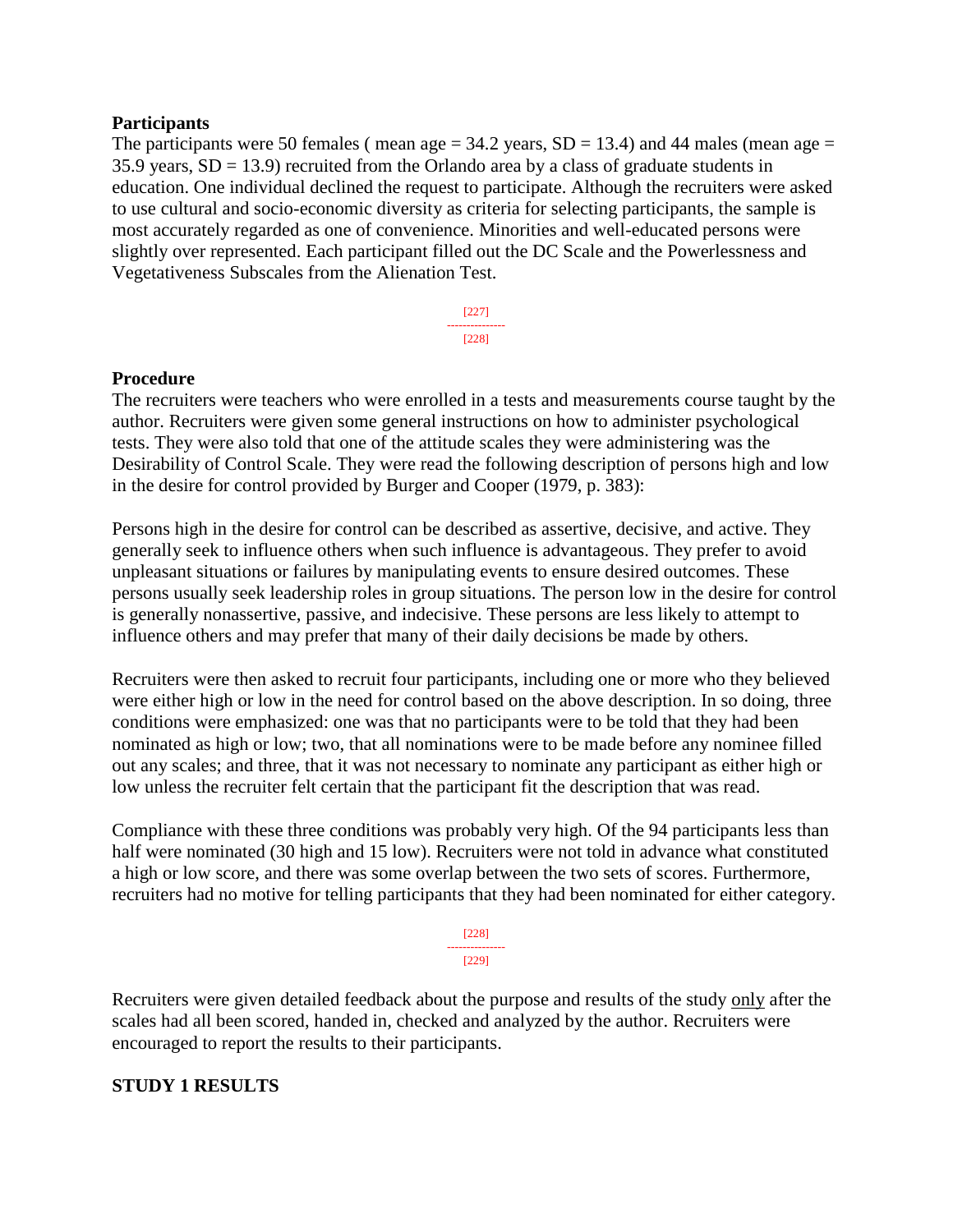#### **Item Analysis**

An item analysis of the 20-item DC Scale showed that the corrected item-total correlations ranged from .66 (item 4) to -.04 (item 17). Item 2 correlated .17 with the corrected total. Coefficient alpha was .78. Using the method described by Nunnally (1967) the removal of items 17 and 2 would raise alpha by .02 and .01, respectively. The deletion of any other items would either lower alpha or leave it unchanged.

The two best predictors of Powerlessness were items 16 (-.31) and 20 (-.27), and the two worst were 11 (.20) and 1 (.10). The two best predictors of vegetativeness were items 2 (-.31) and 20 (- .29), and the worst were 11 (.13) and 12 (.04). The two items that were most highly correlated with being nominated as high (coded 2) or low (coded 1) on DC Scale scores were items 14 (.59) and 4 (.54); those most weakly correlated were items 6 (.04) and 17 (.07).

#### **Construct Validity**

The mean DC Scale score for all 94 participants was  $102.0$  (SD = 14.1). The mean for the 30 participants nominated as "high" in desire for control was  $109.5$  (SD = 11.4). For the 15 "lows" it was 90.5 (SD = 13.4),  $t_{43}$  = 4.99,  $p \lt 0.001$ . The correlation between DC Scale scores and Powerlessness Subscale scores was  $-0.21$ , p  $< 0.05$ . The correlation between DC scores and Vegetativeness Subscale scores was  $-.28$ ,  $p < .01$ .

> [229] --------------- [230]

#### **STUDY 1 DISCUSSION**

Burger and Cooper initially reported a coefficient alpha of .80 (1979). Reed (1989) reported an alpha of .77 and Woodward and Wallston (1987) reported one of .78. The present result (.78) shows that the internal consistency of the instrument has not diminished over time. An argument could be made for dropping item 17, "When driving, I try to avoid putting myself in a situation where I could be hurt by another person's mistakes," inasmuch as its inclusion reduced coefficient alpha by .02 and it was the second weakest predictor when the nomination technique was used.

The overall DC Scale mean and standard deviation reported here are comparable to those (mean  $= 100.5$ , SD = 11.8) found initially by Burger and Cooper (1979). Their participants were 453 introductory psychology students at a large mid-western university, who would be expected to have a slightly lower standard deviation because they were a more homogenous sample as compared to the present one.

The three attempts to add to our knowledge about the construct validity of the DC Scale yielded consistent and interpretable results. All three were successful inasmuch as results were statistically significant in the predicted direction. Those nominated as "highs" did score higher than "lows." As the need for control increased, feelings of powerlessness and passivity decreased.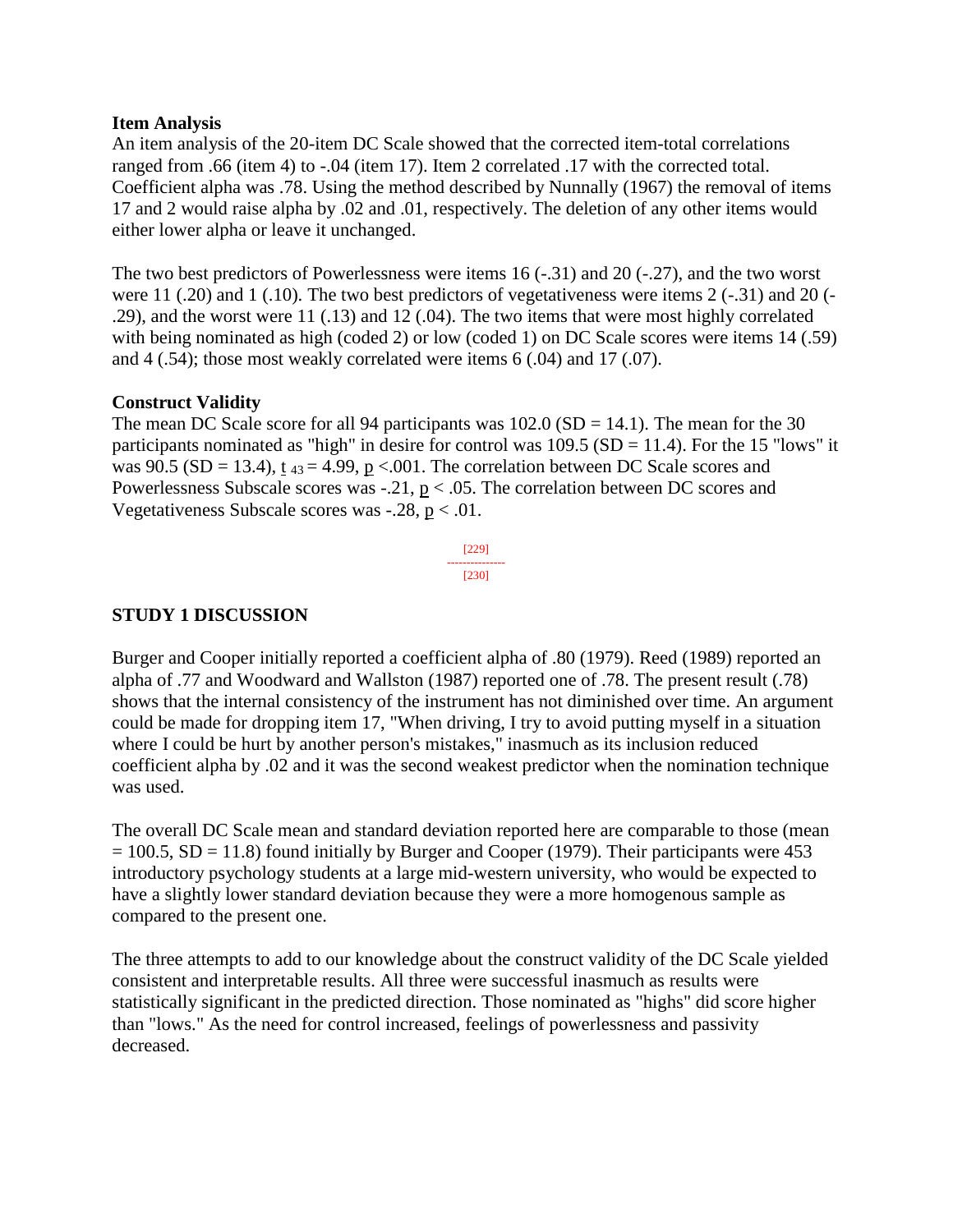The second study represented an attempt at cross-validation of the item analysis carried out in the first study. The method of nominations was used again, this time nominating those believed to be high and low in the likelihood of seeking a position of leadership in a group situation. Based on results obtained by Burger and Cooper (1979) those nominated as "likely" were hypothesized to score higher on the DC Scale than those nominated as "unlikely." Additionally, a brief literature review suggested that a positive correlation might exist between the desire for control and the need for uniqueness.

> [230] --------------- [231]

The need for uniqueness has been described as a "positive striving for abnormality relative to other people" (Snyder & Fromkin, 1977, p. 518). They developed a 32-item Need for Uniqueness Scale (NUS) which has been shown to have good psychometric properties. There are several reasons to postulate a positive relationship between DC and NUS scores. Persons high in desire for control have been found to prefer privacy and time spent alone (Burger, 1992). Given the highly social nature of Western society this might cause such persons to feel unique. Persons high in the desire for control are less popular than average, and there is evidence that they are aware of this (Burger, 1992). They tend to have and prefer to have fewer friends than the average person (Burger, 1992). Such awareness might contribute to the self-perception of differentness. High DC scorers tend to be more active than their peers (Burger  $& Cooper, 1979$ ). Since activity levels typically decline with age, older persons high in the need for control may realize that they differ from their peers in terms of vigorous activity. As noted in the previous paragraph, high DC scorers have been found to seek (and often gain) leadership roles when placed in ambiguous group situations (Burger & Cooper, 1979). Since there are typically fewer leaders than followers in any group situation this might also tend to make high DC scorers believe in their own uniqueness.

#### **STUDY 2 METHOD**

#### **Participants**

The participants were 56 females (mean age  $=40.7$  years,  $SD = 11.0$ ) and 53 males (mean age= 38.4 years,  $SD = 11.6$ ) recruited from the Orlando area by a class of eight undergraduate students. The sample included 63 Whites, 27 Blacks, 15 Hispanics and 4 Asian-Americans. No one declined to participate. Recruiters were asked to use cultural and socioeconomic diversity as criteria for selecting participants, but the sample is most accurately described as one of convenience. Each participant filled out the DC Scale and the NUS in either order to minimize the likelihood of a systematic order effect.

> [231] --------------- [232]

#### **Procedure**

The procedure was essentially the same as in the first study. Recruiters were asked to collect data from 12 or more participants and from that group select 2 or more who they believed would be most and least likely to seek leadership in a group situation. The same 3 conditions for nominating participants that were used in the first study also prevailed in the second. Of the 109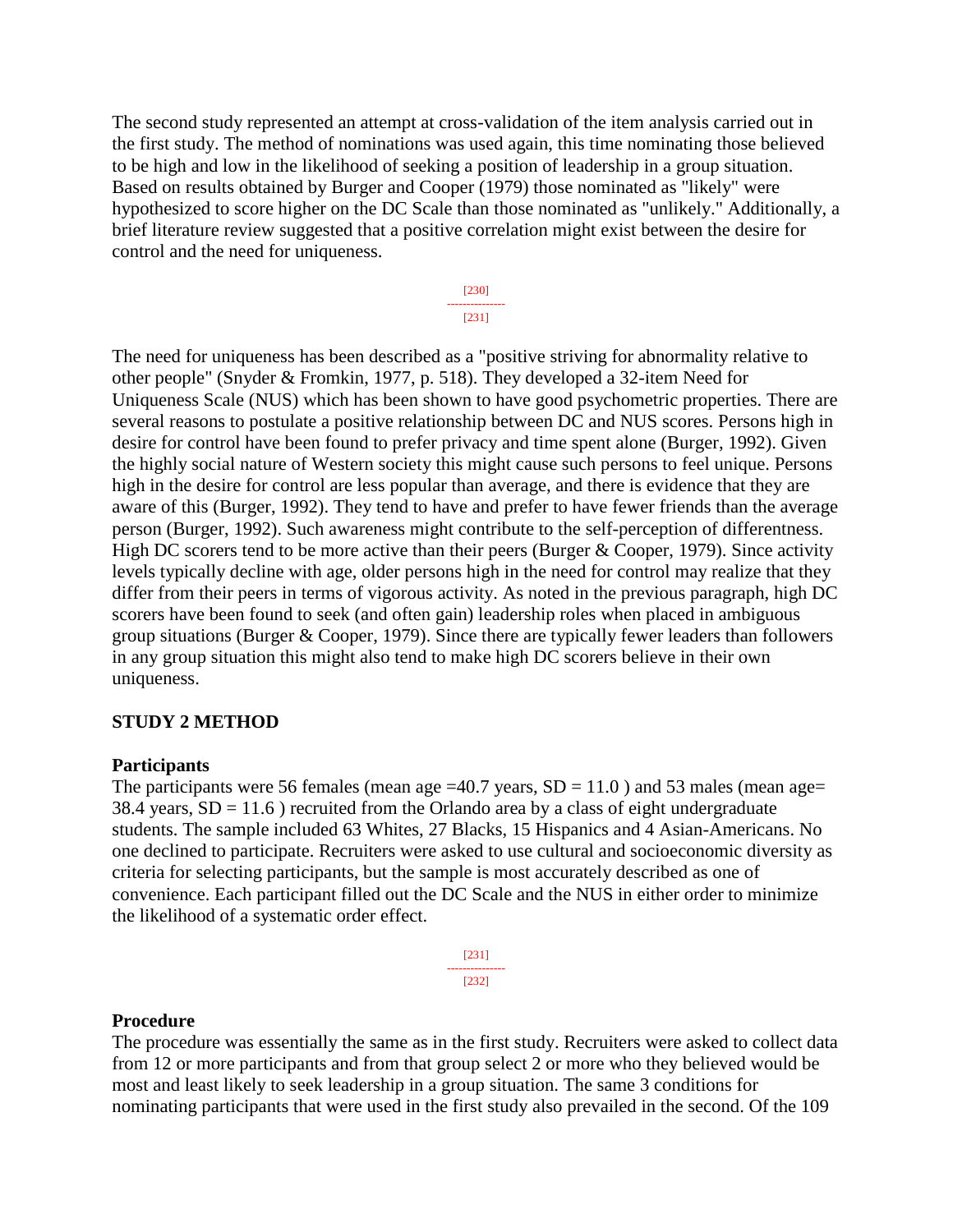participants less than half were nominated ( 24 high and 21 low). As in the first study, recruiters were told little about the hypotheses and the results until the data were scored, checked, and analyzed. Recruiters were urged to report the results to their participants.

## **STUDY 2 RESULTS**

#### **Item Analysis**

The second item analysis of the DC Scale showed that the corrected item-total correlations ranged from .64 (item 4 ) to .06 (item 16). The second lowest item (item 17) correlated .14 with the corrected total. Coefficient alpha was .76. The removal of item 16 would raise alpha by .01. The deletion of any other items would either lower alpha or leave it unchanged.

The two best predictors of total NUS scores were items 4 (.33 ) and 15 (.28 ), and the two worst were items 16 (-.01) and 17 (.02). The two DC items that were most highly correlated with being nominated as most (coded 2) likely to attempt to lead were items 7 (.38 ) and 12 (.29 ); those most weakly correlated were items 1 (.00 ) and 18 (.01 ).

#### **Construct Validity**

The mean DC Scale score for all 109 participants was  $101.08$  (SD = 13.1). The mean for the participants nominated as "most likely" was  $104.3$  (SD = 12.9). For the "least likely" it was 98.7  $(SD = 12.9)$ , t  $_{43} = 1.44$ , p > .05. The correlation between DC Scale scores and NUS scores was  $.32, p < .001.$ 

> [232] --------------- [233]

## **GENERAL DISCUSSION**

The coefficient alphas from the two studies both suggest that the DC Scale has better than adequate internal consistency. Item 17, inclusion of which lowered alpha in the first study, produced the second lowest item-total correlation, and was the second weakest predictor of NUS scores in study 2. Any attempt to modify the DC Scale should begin (and perhaps end) with item 17.

The overall DC Scale mean (101.08) and standard deviation (13.3) were comparable to those of the first study, the original findings of Burger and Cooper (1979), and the later findings (mean  $=$ 106.2) reported by Myers, et al. (1997), with 249 adult female college graduates. Thus the similarity in scores suggests stability over time.

The attempt to correlate DC scores with nominations of persons most and least likely to assert themselves as leaders fell short of statistical significance. With the wisdom of hindsight perhaps it could be said that Burger and Cooper's (1979) comments about desire for control and leadership were premature. Years later, in Burger's book (1992), individuals with high desire for control were described as preferring privacy (p. 58). Furthermore, "no clear pattern" was said to have emerged linking desire for control with a number of social interaction variables (p. 62). Little mention was made of leadership. However, it may be noteworthy that the two best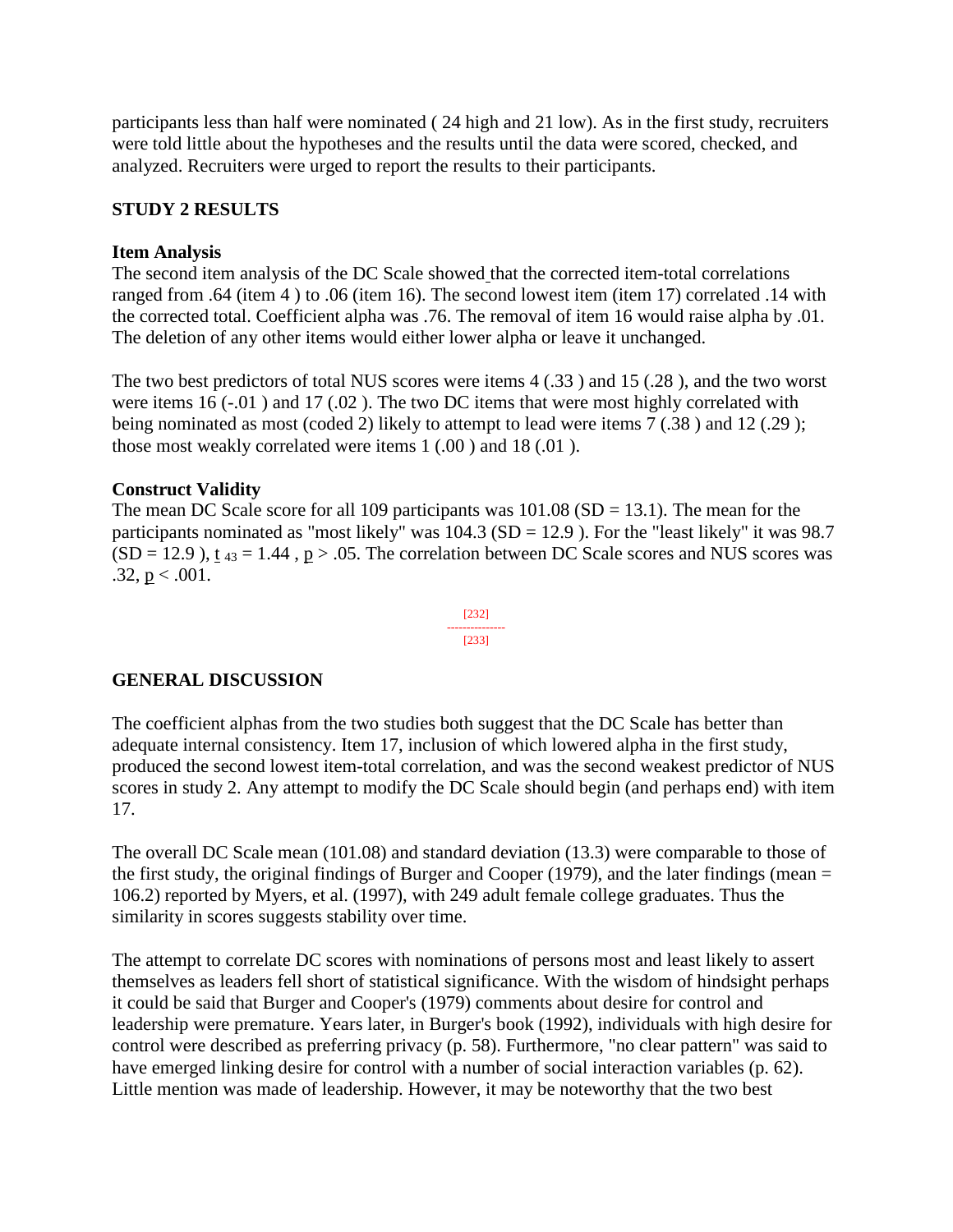predictor items in the present study were both clearly related to leadership (item 7, "Others usually know what is best for me," reversed; and item 12, "I'd rather run my own business and make my own mistakes than listen to someone else's orders").

The positive and highly significant correlation between NUS and DC scores found in study 2 extends our knowledge about the desirability of control in a new direction. Apparently those with a high desire for control are likely to perceive themselves as being "different," but they do not necessarily view their uniqueness as a negative attribute. Further research should be aimed at a more precise determination of the link between these two constructs.

Overall, the results of the present studies suggest that the Desirability of Control Scale is still a reliable and valid instrument today. Its continued use is recommended.

> [233] --------------- [234]

## **REFERENCES**

Braukman, W. (1981). Darstellung eines Bezugsrahmens zum Konzept der Kontrellmotivation und Entwicklung einer deutschsprachungen Version der *Desirability of Control Scale* von Burger and Cooper (Ferschungsbericht No. 12). University of Trier, Germany.

Burger, J. M. (1980). *Effectance motivation and the overjustification effect.* Unpublished doctoral dissertation, University of Missouri-Columbia, Columbia, MO.

Burger, J. M. (1992). *Desire for control: Personality, social and clinical perspectives.* New York: Plenum.

Burger, J. M., and H. M. Cooper (1979). "The desirability of control." *Motivation and Emotion*, 3:381-393.

Burger, J. M., J. A. Oakman, and N. G. Bullard. (1983). "Desire for control and the perception of crowding." *Personality and Social Psychology Bulletin,* 9:475-479.

Gregory, R. J. (1996). *Psychological testing,* (2nd ed.). Boston: Allyn & Bacon.

Maddi, S. R., S. C. Kobasa, and M. Hoover (1979). "An alienation test." *Journal of Humanistic Psychology*, 19:73-76.

Myers, J. R., D. W. Henderson-King, and E. I. Henderson-King (1997). "Facing technological risks: The importance of individual differences." *Journal of Research in Personality,* 31:1-20.

Nunnally, J. C. (1967). *Psychometric theory.* New York: McGraw-Hill.

Prince, J. E., and I. Arias (1994). "The role of perceived control and the desirability of control among abusive and nonabusive husbands." *American Journal of Family Therapy,* 22:126-134.